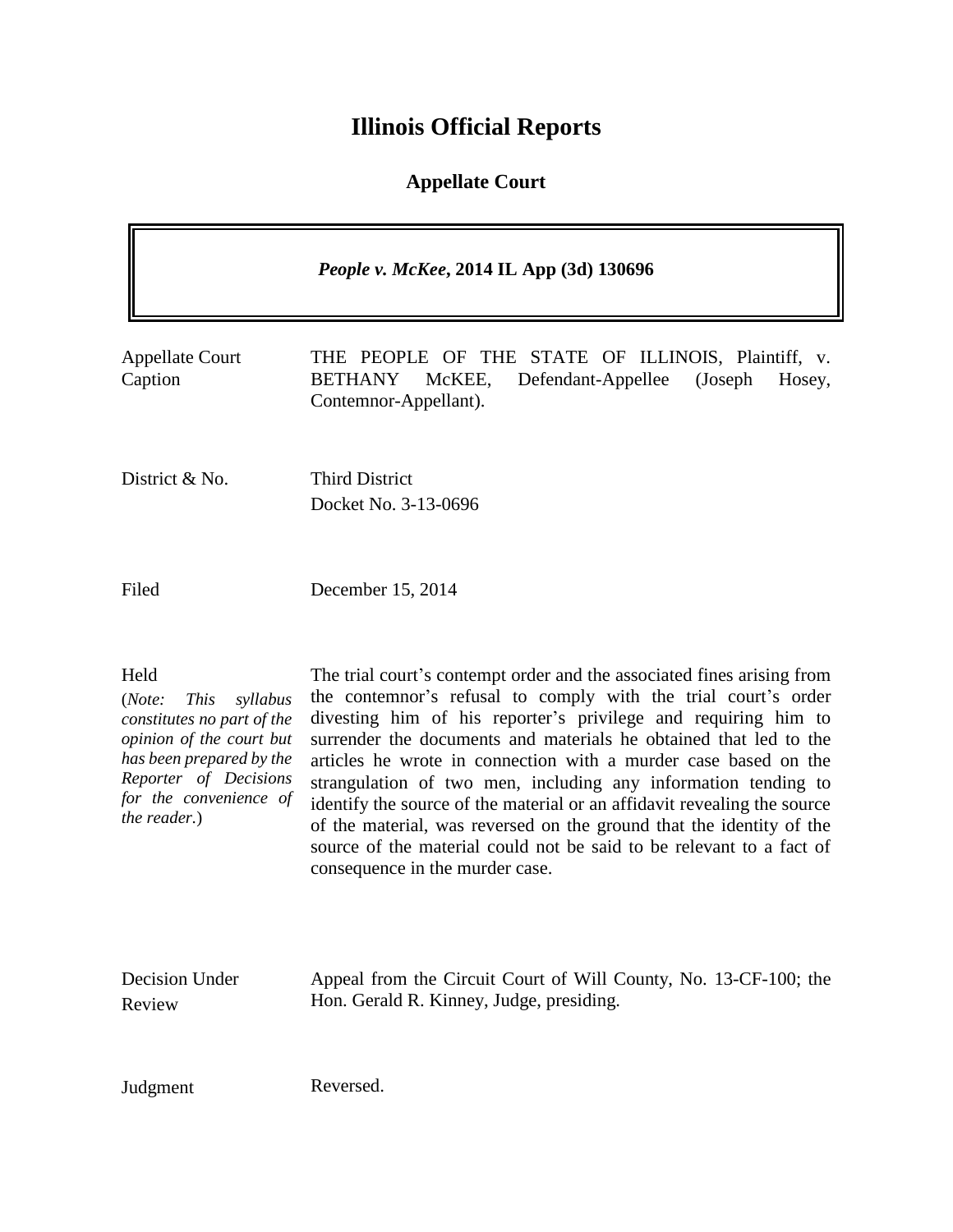| Counsel on<br>Appeal | Kenneth L. Schmetterer (argued) and Joseph A. Roselius, both of<br>DLA Piper LLP, of Chicago, for appellant.                                                                                                   |
|----------------------|----------------------------------------------------------------------------------------------------------------------------------------------------------------------------------------------------------------|
|                      | Chuck Bretz and Neil G. Patel (argued), both of Chuck Bretz $\&$<br>Associates, P.C., of Joliet, for appellee.                                                                                                 |
|                      | Natalie J. Spears and Kristen C. Rodriguez, both of Dentons US LLP,<br>of Chicago, and Bruce D. Brown, of Reporter's Committee for<br>Freedom of the Press, of Arlington, Virginia, for <i>amicus curiae</i> . |

Panel JUSTICE CARTER delivered the judgment of the court, with opinion. Presiding Justice Lytton and Justice Schmidt concurred in the judgment and opinion.

### **OPINION**

¶ 1 The State charged four individuals, including the defendant, Bethany McKee, with six counts of first degree murder in connection with the alleged strangling deaths of two males. After the indictment was filed, a reporter, respondent Joseph Hosey, wrote several articles that contained alleged details of the murders. During pretrial matters, counsel for McKee filed a motion to divest Hosey of his reporter's privilege, which sought the materials Hosey used to write the articles and the source of those materials. The circuit court granted the motion, and after Hosey was found in direct criminal and civil contempt for refusing to comply with the divestiture order, Hosey appealed. On appeal, Hosey argues that the court erred when it granted the motion for divestiture. We reverse.

 $\overline{a}$ 

¶ 2 FACTS ¶ 3 On January 31, 2013, the State charged four individuals, including the defendant, Bethany McKee, via indictment with six counts of first degree murder in connection with the alleged strangling deaths of two males.

¶ 4 On March 1, 2013, counsel for McKee filed a motion for a gag order to seal the court records on the case. In that motion, counsel for McKee stated that the news website, the Joliet Patch, ran a series of articles online beginning on February 26, 2013, that contained alleged details of the events surrounding the murders. The articles were written by respondent Joseph Hosey. One of the articles from February 26, 2013, stated that the Patch had obtained the police reports from the investigation. The circuit court entered an agreed order on March 1, 2013, that prohibited the parties from discussing the case with the media and that sealed the court record.<sup>1</sup> Eventually, pursuant to court order, all of the individuals with the Will County

<sup>&</sup>lt;sup>1</sup>The gag order was extended beyond its original expiration date and was later modified on May 21, 2013, to contain specific prohibitions. Also on that date, the court unsealed the court record.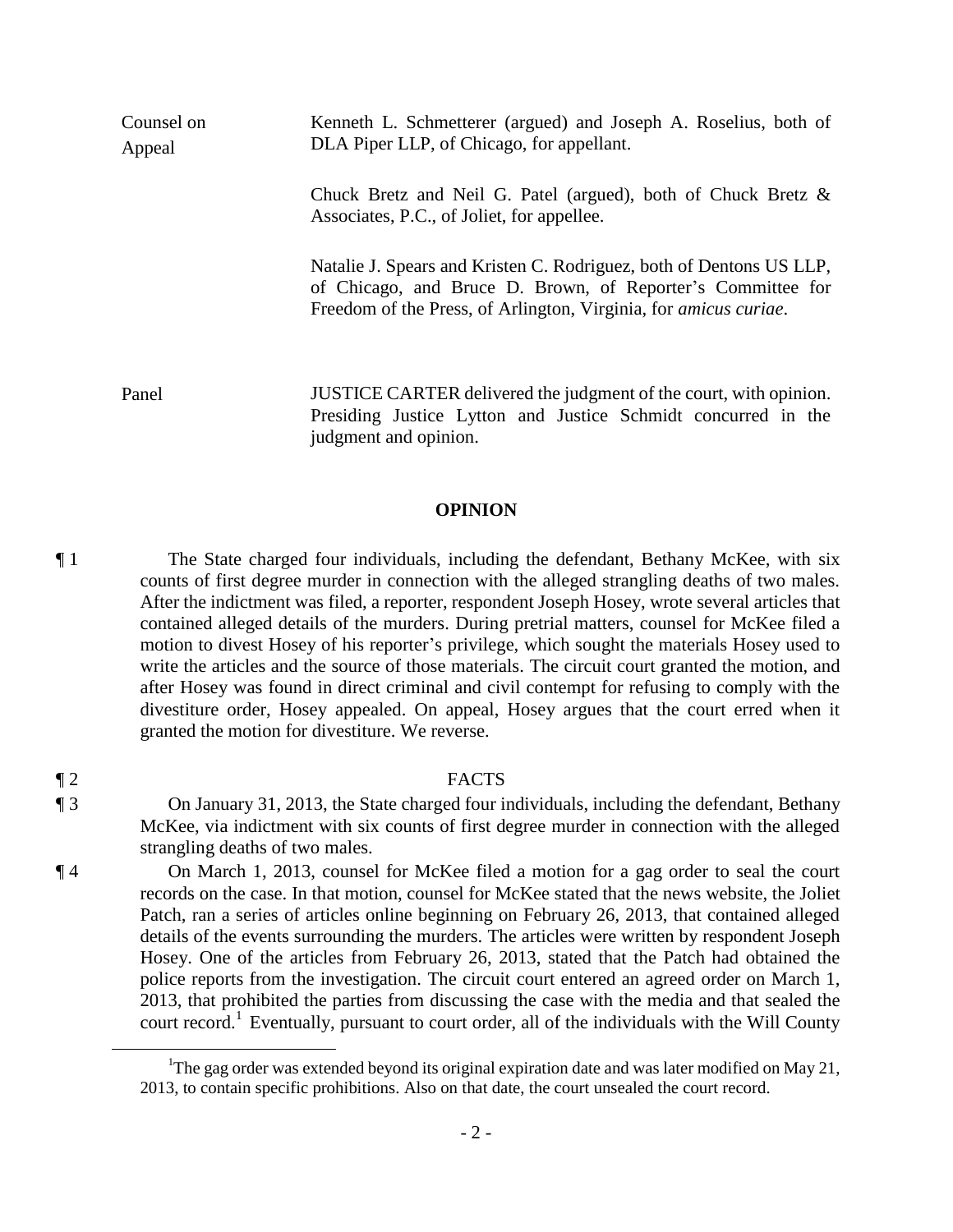State's Attorney's office, the Will County public defender's office, the Joliet police department, and the law offices representing the accuseds submitted affidavits that they were not responsible for the "leak."

¶ 5 On July 3, 2013, counsel for McKee filed a motion to divest Hosey of his reporter's privilege. In addition to acknowledging that the Joliet Patch obtained police reports from the case, the motion also alleged that Hosey additionally obtained the toxicology reports from the autopsies of the victims. The motion further stated that the Joliet clerk's office: (1) did not receive a Freedom of Information Act (FOIA) (5 U.S.C. § 552 (2012)) request for the reports from Hosey; (2) denied all other FOIA requests for the reports; and (3) did not have copies of the reports. The motion also alleged that the divestiture was necessary because the "leak" compromised McKee's ability to receive a fair trial and violated her due process rights, and that the divestiture would stop the "leak."

¶ 6 The circuit court held a hearing on the motion to divest, during which arguments were presented, and on August 29, 2013, the circuit court issued a written decision granting the motion. In support of its ruling, the court found that "[i]t is \*\*\* clear that if the source of the information to the reporter is an attorney or a member of the staff of any of the attorneys involved in this matter, that the Supreme Court rules relative to discovery have clearly been violated"; that "[t]he timing of the release of this information to the news media also creates a concern as to whether or not the secrecy of the Grand Jury process was violated"; and that the filing of over 500 affidavits from individuals regarding whether they had any role in the "leak" was sufficient to establish that all other sources of the information had been exhausted. Further, the court found:

> "This Court cannot ignore the fact that there is the potential for financial gains that come from one reporter obtaining this information sooner than other reporters. The Court can envision instances where significant income can result from obtaining information and using that information to author articles, books, plays, screenplays, in order to profit from exclusively obtained information. This Court is aware of its duty and obligation to protect the First Amendment Rights of the reporters, but cannot envision where those rights are superior to the fair trial rights of individuals charged by the State with the most serious criminal offenses."

Also in support of its ruling, the court stated the following with regard to the relevancy of the divestiture to the case's pending issues:

"The issue of relevancy is not essentially limited to relevancy for trial issues. As the Court has previously noted, the disclosure of this information is relative to a determination of whether or not the Rules regarding the secrecy of the Grand Jury proceedings and the Rules of the Illinois Supreme Court have been intentionally violated by individuals who are subject to such Rules. Although the Court has indicated that these inquiries may seem to be off topic when it comes to focusing [*sic*] four (4) Defendants charged with Murder, this Court in no way believes that this inquiry is off the topic of determining whether or not there have been violations of Illinois law or Supreme Court Rules. In the event that these charges lead to a conviction, identifying the source of this information will become an issue on appeal or in a post-conviction petition."

Accordingly, the court divested Hosey of his reporter's privilege and required him to surrender copies of the documents he received, including any information that tended to identify the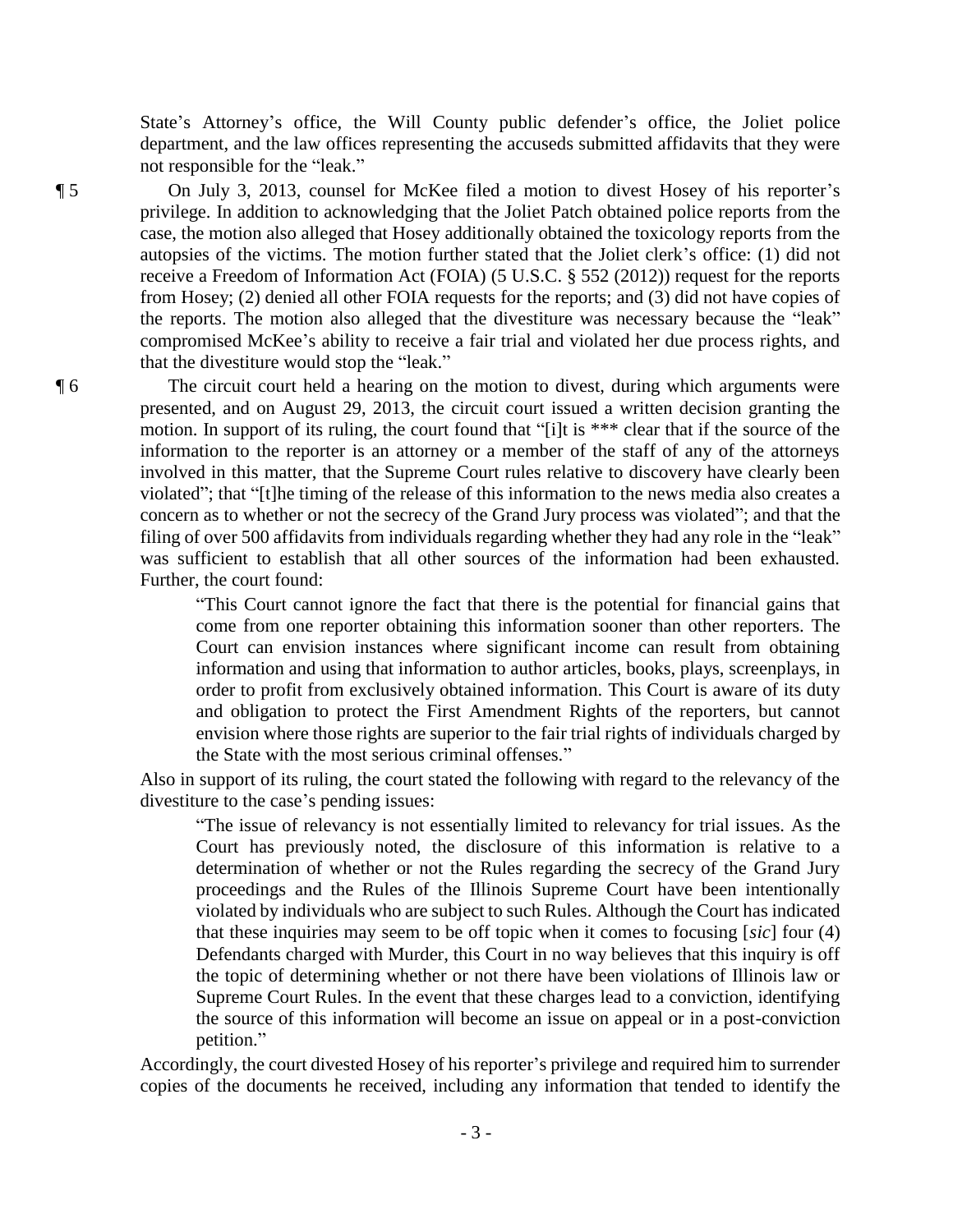source of the material provided to him. Further, in the event that disclosure did not identify the source, the court ordered Hosey to provide an affidavit revealing the source of the material provided to him.

¶ 7 Hosey asked the court to find him in contempt so he could appeal. On September 20, 2013, the court found Hosey in direct criminal and civil contempt, which included a \$1,000 fine and a \$300-per-day fine for every day of noncompliance extending for 180 days, at the end of which Hosey would be subject to incarceration until he complied with the court's order. Hosey appealed.

## ¶ 8 ANALYSIS

- ¶ 9 On appeal, Hosey argues that the court erred when it granted the motion for divestiture. Hosey contends, *inter alia*, that the divestiture motion did not meet the threshold requirement of establishing relevancy to the underlying proceeding.<sup>2</sup>
- ¶ 10 Initially, we note that the parties dispute the applicable standard of review. Hosey contends that we should apply the *de novo* standard, while McKee argues that we should apply the manifest weight of the evidence standard. We believe the appropriate standard is in fact the *de novo* standard. We acknowledge that section 8-905 of the Code of Civil Procedure states that divestiture proceedings are civil proceedings (735 ILCS 5/8-905 (West 2012)), and that in such proceedings, the party seeking divestiture has the burden of proof by a preponderance of the evidence (*People v. Pawlaczyk*, 189 Ill. 2d 177, 188 (2000) (applying the manifest weight of the evidence standard); *In re Subpoena Duces Tecum to Arya*, 226 Ill. App. 3d 848, 854 (1992) (same)). However, the dispositive question on appeal concerns the scope of relevancy under section 8-906 of the Code of Civil Procedure–Hosey argues for a narrow definition of relevance, while the defendant argues for a broad definition of relevance. Accordingly, this appeal presents a question of law, which we review *de novo*. See *People v. Slover*, 323 Ill. App. 3d 620, 623 (2001) (addressing the scope of terms in section 8-902 and applying the *de novo* standard to that question of statutory construction); *cf. Pawlaczyk*, 189 Ill. 2d at 188, 192-95 (stating earlier in the opinion that the manifest weight of the evidence standard applied to the appeal, but later stating that in addressing the scope of relevancy under section 8-904 that the court was performing statutory construction).

¶ 11 In Illinois, reporters possess a qualified privilege regarding confidentiality of sources. *Pawlaczyk*, 189 Ill. 2d at 187; see 735 ILCS 5/8-901 to 8-909 (West 2012). "The purpose of the privilege is to assure reporters access to information, thereby encouraging a free press and a well-informed citizenry." *Pawlaczyk*, 189 Ill. 2d at 187. In cases other than libel and slander cases in which an individual claims the qualified privilege, the party seeking the information can apply to the circuit court for a divestiture of the qualified privilege. 735 ILCS 5/8-903 (West 2012).

 $\overline{a}$ 

¶ 12 In relevant part, the party seeking the divestiture must meet three threshold requirements in the application:

<sup>&</sup>lt;sup>2</sup>We acknowledge that the Reporter's Committee for Freedom of the Press and 38 other organizations filed an *amicus curiae* brief with this court in support of Hosey. The State also filed a brief, and McKee filed a motion to strike the State's brief and dismiss the State as a party on appeal. We have considered that motion and hereby deny it.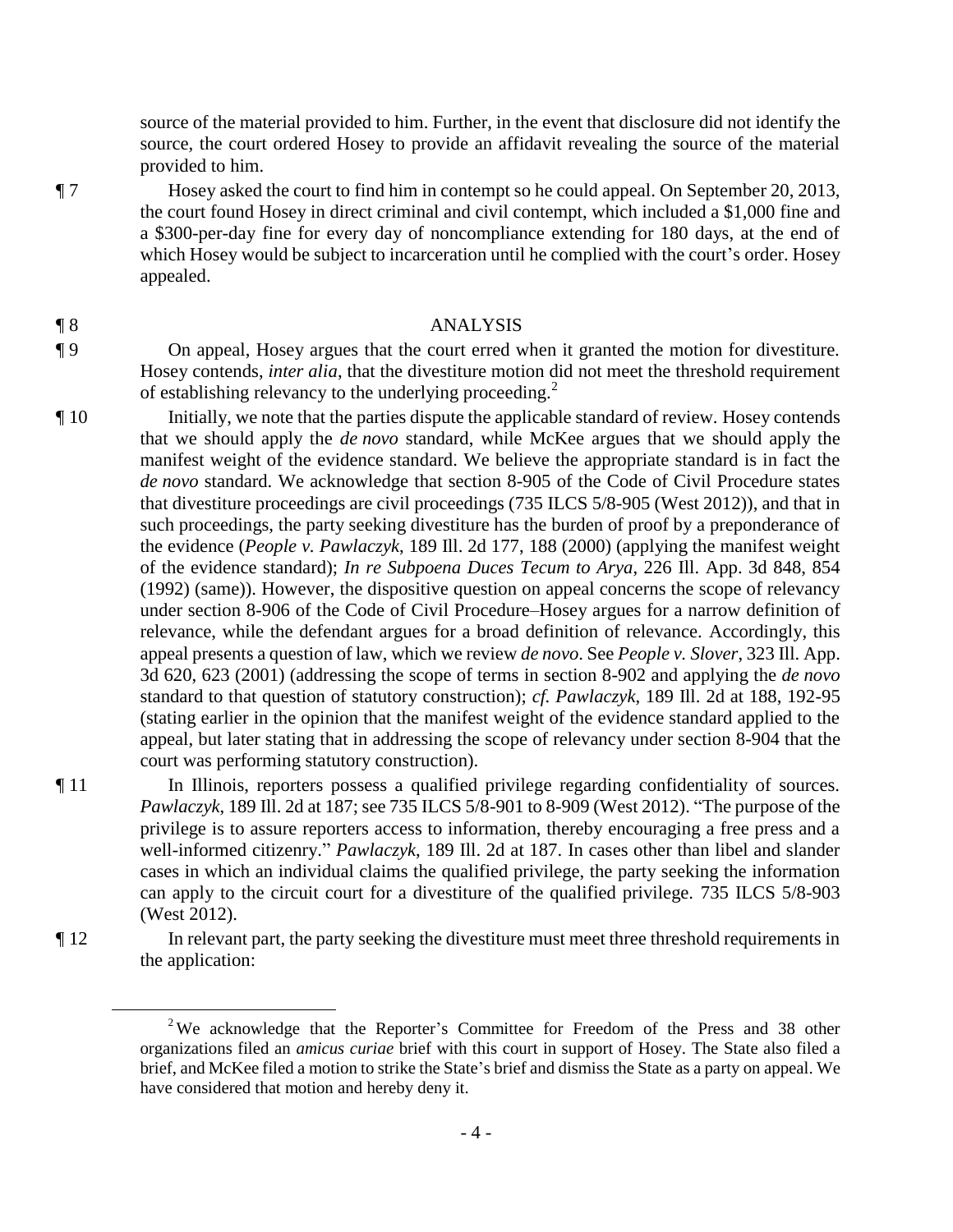"the name of the reporter and of the news medium with which he or she was connected at the time the information sought was obtained; the specific information sought and its relevancy to the proceedings; and \*\*\* a specific public interest which would be adversely affected if the factual information sought were not disclosed." 735 ILCS 5/8-904 (West 2012).

See also 735 ILCS 5/8-906 (West 2012) (requiring the circuit court to consider, *inter alia*, the relevancy of the source in making its divestiture determination).

- ¶ 13 With regard to the threshold requirement of relevancy, it is important to note the type of proceeding in which the information is being sought. In *Pawlaczyk*, the proceeding was a special grand jury proceeding related to perjury charges. *Pawlaczyk*, 189 Ill. 2d at 193. In addressing relevancy, the *Pawlaczyk* court noted that "a fact is 'relevant' if it tends to make the existence of any fact that is of consequence to the determination of the action more probable or less probable than it would be without the evidence."<sup>3</sup> Id. After noting what facts were consequential to a perjury charge, the *Pawlaczyk* court concluded that "if the privileged information will make any one of the elements of perjury more or less probable, then it is relevant 'to the proceedings.' " *Id.* at 193-94.
- ¶ 14 In this case, the proceeding in which the information is being sought is a criminal prosecution for first degree murder. See 735 ILCS 5/8-903(a), 8-904 (West 2012); *Pawlaczyk*, 189 Ill. 2d at 193. Specifically, McKee has been charged with six counts of first degree murder–one count for each victim under each of the three subsections of the first degree murder statute. See 720 ILCS  $5/9-1(a)(1)-(3)$  (West 2012). The circuit court noted in its decision that the information being sought was seemingly off topic with regard to the murder charges. However, the court stated that the information pertained to whether the "leak" violated the Illinois Supreme Court Rules or other Illinois law–in other words, to collateral matters. As a matter of statutory construction, relevance to such collateral matters is not sufficient to satisfy section 8-904's threshold requirement that the sought-after information be relevant to the proceedings in which it is being sought. See *Pawlaczyk*, 189 Ill. 2d at 193-94; accord *Brown v. Commonwealth*, 204 S.E.2d 429, 431 (Va. 1974) (holding that divestiture is warranted in a criminal case when the information sought is material to proof of an element of the offense charged, to proof of the defense asserted by the accused, to a reduction in the gradation of the charge, or to a mitigation of the penalty associated with the charge). Because the identity of Hosey's source cannot be said to be relevant to a fact of consequence to the first degree murder allegations, we hold that the circuit court erred when it granted the motion for divestiture. See *Pawlaczyk*, 189 Ill. 2d at 193-94.
- 

 $\overline{a}$ 

¶ 15 Our ruling on the relevancy issue obviates the need to address Hosey's other arguments on appeal, including his argument related to the contempt order and its associated fines. Because we have reversed the circuit court's judgment, the court's contempt order and its associated fines are hereby vacated.

 $3$ In this regard, we also note that under Illinois Rule of Evidence 401 (eff. Jan. 1, 2011), " '[r]elevant evidence' means evidence having any tendency to make the existence of any fact that is of consequence to the determination of the action more probable or less probable than it would be without the evidence."